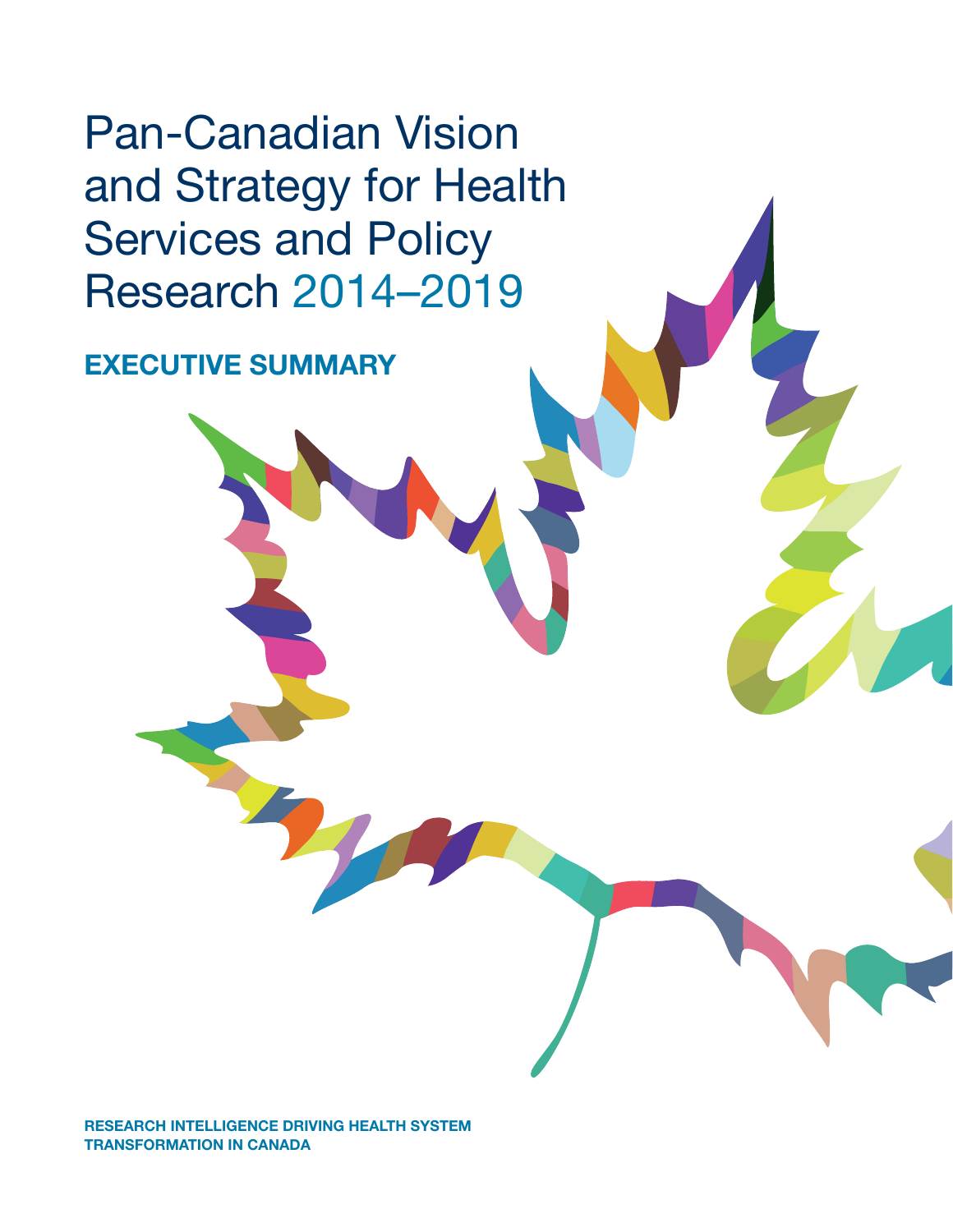#### **Partners involved**

Alberta Cancer Foundation Alberta Innovates Health Solutions Alzheimer Society of Canada Canadian Breast Cancer Foundation Canadian Breast Cancer Research Alliance Canadian Cancer Society Canadian Cancer Research Alliance Canadian Diabetes Association Canadian Foundation for Healthcare Improvement Canadian Institutes of Health Research Cancer Care Ontario Cystic Fibrosis Canada Fonds de recherche du Québec - Santé Heart & Stroke Foundation of Canada Manitoba Research Michael Smith Foundation for Health Research New Brunswick Health Research Foundation Newfoundland & Labrador Centre for Applied Health Research Nova Scotia Health Research Foundation Ontario Institute for Cancer Research Ontario Ministry of Health & Long-term Care Parkinson Society Canada Pediatric Oncology Group of Ontario Saskatchewan Health Research Foundation The Arthritis Society

#### **Acknowledgment**

Prepared by the CIHR Institute of Health Services and Policy Research in collaboration with Terrence Sullivan & Associates.

#### **Suggested citation**

CIHR Institute of Health Services and Policy Research in collaboration with Terrence Sullivan & Associates. *Pan-Canadian Vision and Strategy for Health Services and Policy Research: 2014-2019.* Montreal: CIHR Institute of Health Services and Policy Research

Available on the internet in HTML and PDF formats: www.cihr-irsc.gc.ca/e/13733.html ©Her Majesty the Queen in Right of Canada (2014) Cat. No. MR4-30/2-2014E-PDF ISBN 978-1-100-24923-0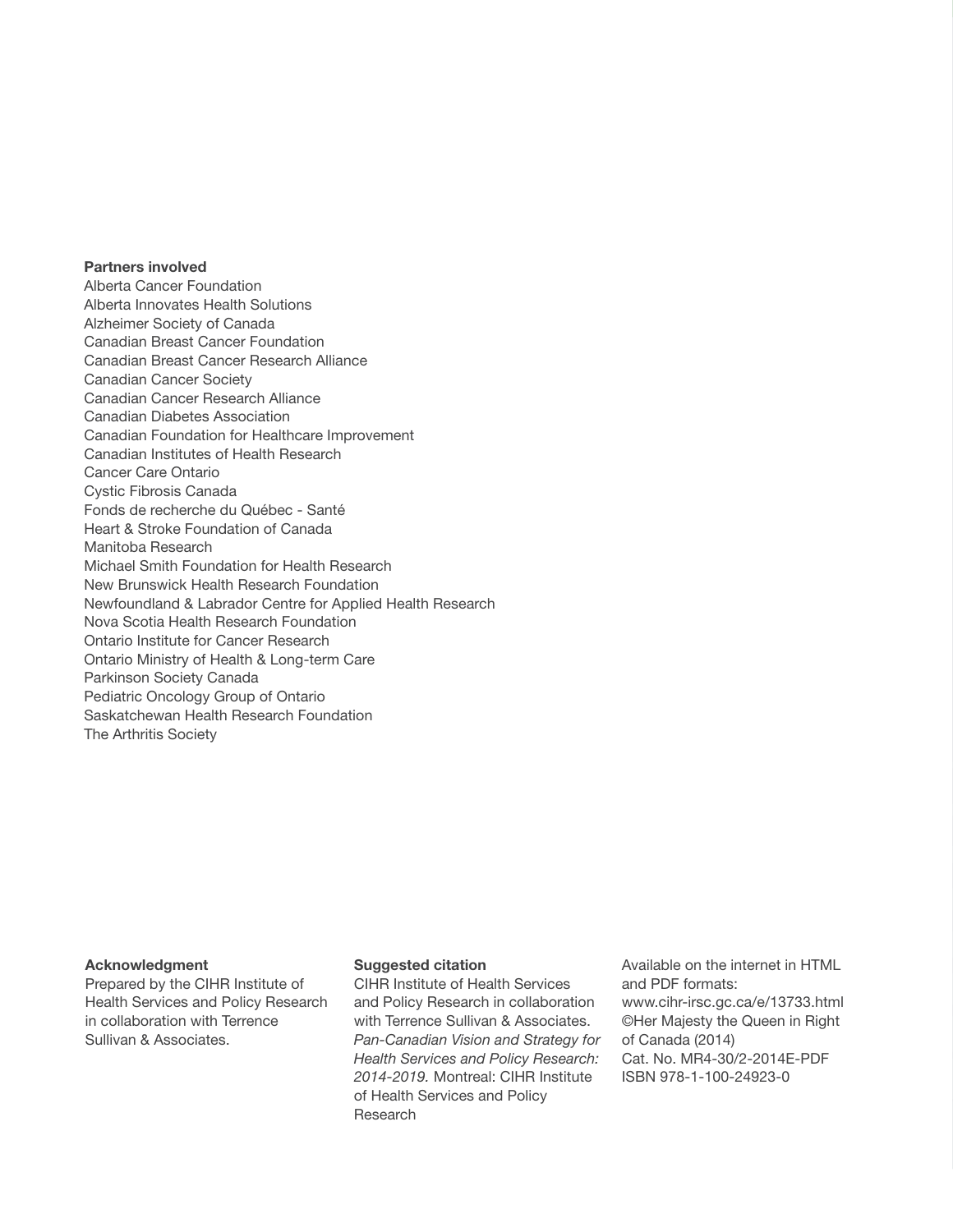# Executive **Summary**

**HEALTH SERVICES AND POLICY RESEARCH (HSPR) IN CANADA IS AT AN IMPORTANT INFLECTION POINT.**

Canada is a recognized leader internationally in generating and applying impactful health services and policy research, and committing to building capacity and the support that sustains this impact (Figure A).

Building on the steady growth of the community and evolution of the field over the past 20 years, a number of critical partners are now well positioned to collaborate with the research community, health system leaders and other key stakeholders to chart the future for HSPR in Canada. New knowledge, continuous evaluation, and methods of scaling up successful innovation in order to address current and future health and health system challenges are required. The challenges are considerable. They include curbing expanding service costs, improving population health, providing better care for and improving the experience of patients, and optimizing health system performance, to name a few.

These challenges exist within a broader context of economic uncertainty, fiscal constraint. competing demands from other resource sectors (e.g., education, social services) and growing cost pressures (e.g., new technologies). Health spending in Canada now exceeds \$211 billion and represents 11.2% of gross domestic product<sup>ii</sup>, which is high when compared to other OECD countries.<sup>iii</sup> These high costs do not translate into better system performance when compared to Commonwealth Fund countries.iv

11.2%

**\$211 billion**

**SPENDING ON HEALTH CARE ACCOUNTS FOR 11.2% OF CANADA'S GROSS DOMESTIC PRODUCT**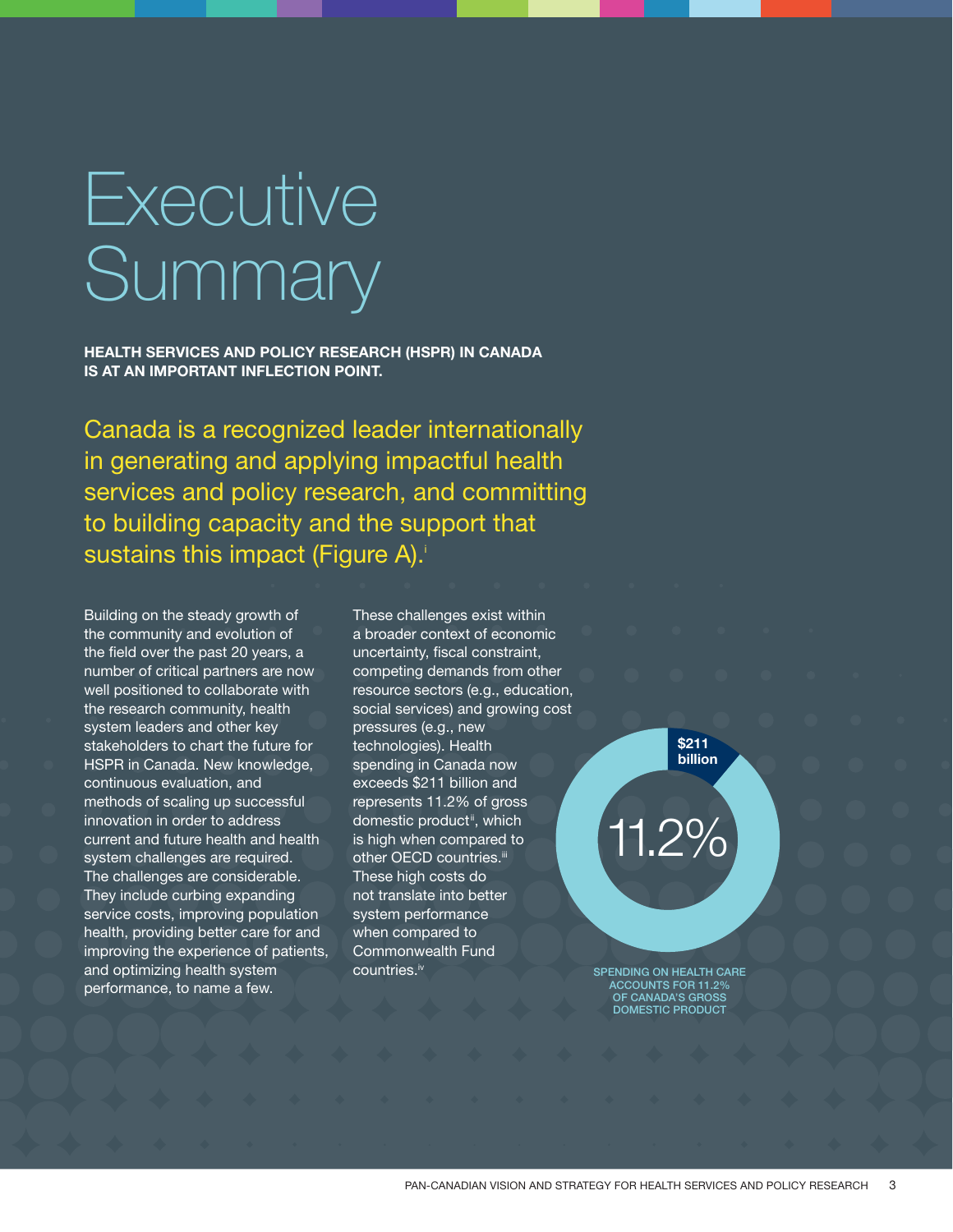*The objective is nothing more than the continuous evolution of a learning health care system that generates research intelligence that promotes a better patient experience, improved health outcomes, and cost-effective care delivery.* 

**Figure A.** Historical and Future Predicted Evolution of Health Services and Policy Research in Canada





**HISTORIC HSPR EVOLUTION CURVE**

**PROJECTED GO-FORWARD ALLIANCE HSPR CURVE**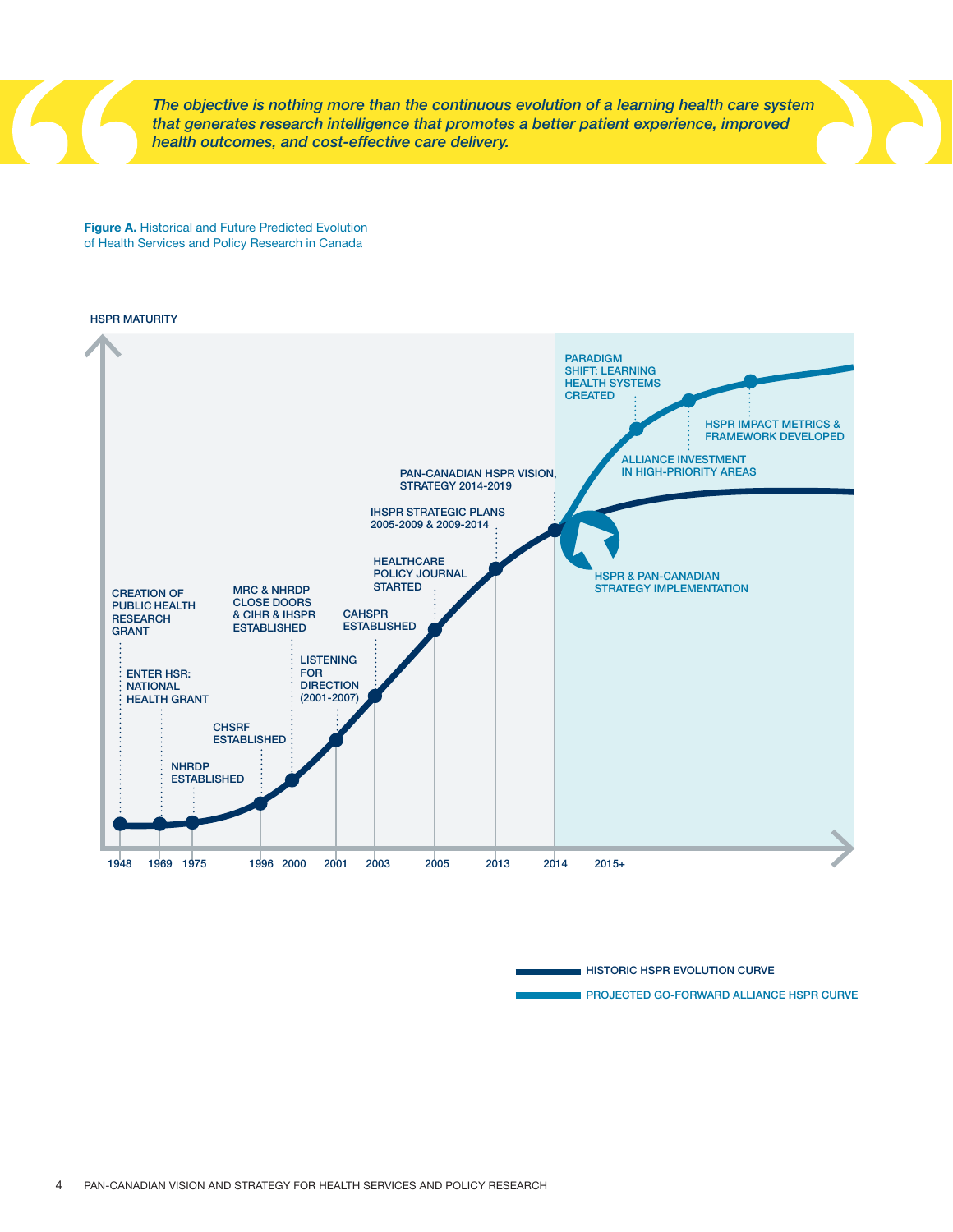Timely generation of relevant HSPR will be required to meet current and emerging health system challenges. Improved partnerships among funders, researchers, policy and decision makers, health professionals, patients and the public will be key to charting Canada's new course.

This inaugural pan-Canadian Vision and Strategy for Health Services and Policy Research is the culmination of a year of collaborative work across 24 organizations. Their leaders gathered together to undertake a comprehensive and foundational analysis of public and voluntary sector HSPR investments and assets across Canada, as well as broad and deep engagement with a range of community stakeholders to identify HSPR priorities for collaborative action.

This process involved the combination of quantitative and qualitative data collection and analysis to shed light on historical HSPR investments, priorities and associated trends, assets, gaps and opportunities for moving forward. Results provided a foundation to base the pan-Canadian Vision and Strategy. The vision, strategic directions and research priorities outlined in this document reflect not only consideration of these results,

but the strategic input received at an April 2014 HSPR Priorities Forum. The Priorities Forum brought together federal and provincial research funders, policy and decision makers, health charities, health care professionals, patient representatives, and researchers to identify the critical elements of a high-performing HSPR enterprise in Canada and priorities for future investment.

This Pan-Canadian Vision and Strategy sets out a vision, a suite of strategic directions and research priorities for Canada's HSPR community, developed by Canada's HSPR and stakeholder community. It establishes a context against which the HSPR community can plan, collaborate and act to optimize HSPR investments, strengthen the HSPR enterprise and position Canada as a leader in the evidenceinformed improvement of health and health system outcomes.

## **PAN-CANADIAN VISION AND MISSION**

The vision and mission statements for Canadian HSPR reflect the themes that are essential to ensuring the adequate balance of production, dissemination and uptake of research in a way that meets the needs of Canadians.

## **PAN-CANADIAN STRATEGIC DIRECTIONS FOR HEALTH SERVICE AND POLICY RESEARCH**

Under the leadership of the Canadian Institutes of Health Research-Institute of Health Services and Policy Research (CIHR-IHSPR), the National Alliance of Provincial Health Research Organizations (NAPHRO) and health charities, a strategic framework was developed to capture the core functions of a HSPR enterprise. It includes fund research, conduct research, foster the use of research to inform health policy and practice decision-making, train researchers and build capacity (educate) and support the production and use of research.

The strategic framework was used to identify foundational strategic directions to guide pan-Canadian HSPR investment, activity and collaboration over the next five years. These strategic directions (Table A) were developed through extensive engagement and consultation with the HSPR community and stakeholders, including funding agencies, health charities, policy and decision makers, health professionals, HSPR centres, researchers and citizens. They represent the directions required to build and sustain the foundation of a high-performing HSPR enterprise, and apply to any and all targeted research priority areas.

## **PAN-CANADIAN VISION:**

*Research intelligence driving health system transformation in Canada.*

# **PAN-CANADIAN MISSION:**

*Build and sustain an integrated and high-performing pan-Canadian health services and policy research community that adds value to the health of Canadians and health services for Canadians.*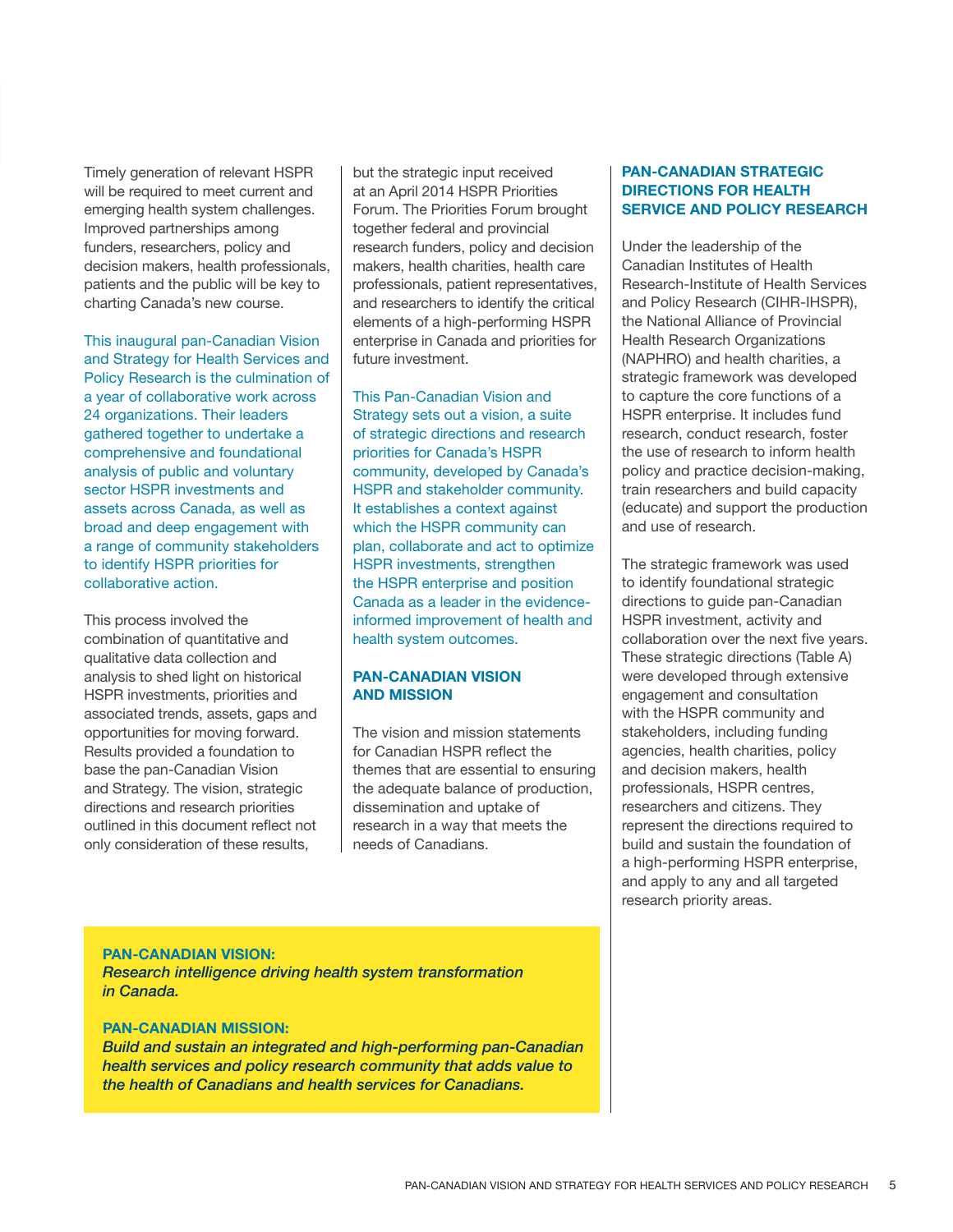**Table A.** Foundational Strategic Directions for Health Services and Policy Research

| Fund               | 1. Fund targeted research in priority areas that will lead to transformational<br>change and improved health, health services and health system outcomes                                                                                                                                                                                                                                                                                                                                           |  |
|--------------------|----------------------------------------------------------------------------------------------------------------------------------------------------------------------------------------------------------------------------------------------------------------------------------------------------------------------------------------------------------------------------------------------------------------------------------------------------------------------------------------------------|--|
| Conduct<br>and Use | 2. Catalyze the creation of learning health systems: founded on best in class<br>models of collaboration between researchers and policy and clinical leaders;<br>promote partnerships amongst research funders, universities and health policy<br>and delivery organizations to support applied and embedded research; engage<br>the public; foster the conduct of relevant research, innovative experimentation and<br>evaluation of complex interventions (including rapid response evaluations) |  |
|                    | 3. Foster health research and system innovation through research investments<br>that catalyze methodological, social, policy, and technological innovation                                                                                                                                                                                                                                                                                                                                         |  |
| <b>Educate</b>     | 4. Support development of a skilled cadre of health services and policy<br>researchers and decision makers (policy and clinical leaders) with multi-<br>disciplinary capacity across the career continuum, including building new capacity in<br>priority target areas (e.g., mid-career and health professional scientists, embedded<br>researchers, evidence-demanding health system leaders)                                                                                                    |  |
| Support            | Develop new metrics that capture the true value and <b>impact of HSPR</b> and HSPR<br>5.<br>investments                                                                                                                                                                                                                                                                                                                                                                                            |  |
|                    | 6. Support smart analytics and timely access to data, including novel methods,<br>tools and analytics for health system performance measurement and evaluation that<br>drives continuous improvement                                                                                                                                                                                                                                                                                               |  |
|                    | 7. Encourage alignment of academic incentives with the goal of research<br>impacting health and health system outcomes                                                                                                                                                                                                                                                                                                                                                                             |  |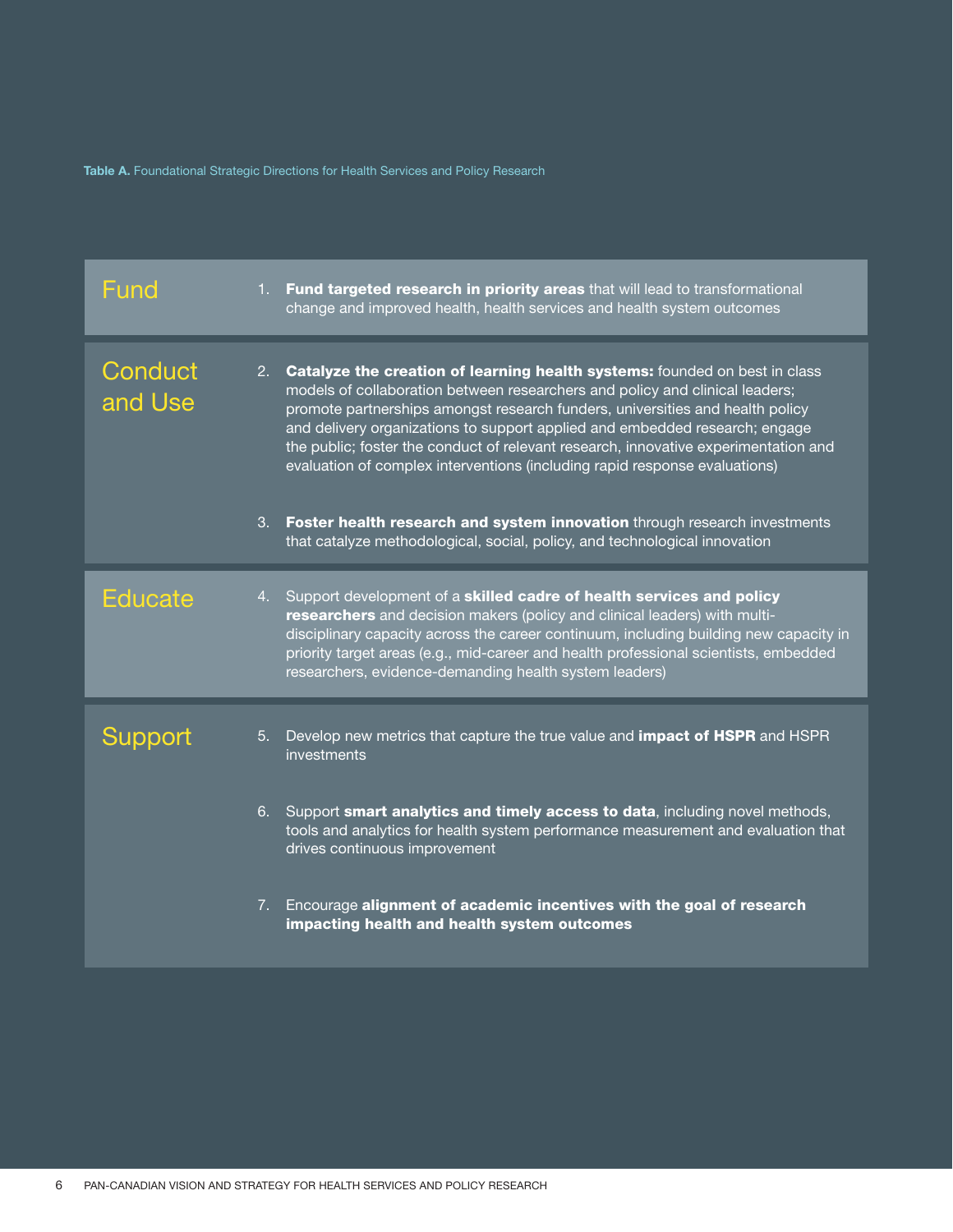## **TOP TEN RESEARCH PRIORITIES FOR HEALTH SERVICES AND POLICY RESEARCH**

The top 10 research priorities for HSPR investment and activity over the next five years include:

- 1. Change management and scaling up innovation
- 2. Engaging patients/selfmanagement/patient experience
- 3. Integrated models of primary and community-based care
- 4. Health services and policies that meet older adults' needs
- 5. Person-centred models of chronic disease prevention and management
- 6. Health system financing and sustainability
- 7. Linking upstream prevention with care delivery models
- 8. Supporting caregivers
- 9. Funding/remunerating organizations and providers

## 10. Improving access in rural and remote regions

These priorities were informed through a number of inputs. They included a jurisdictional scan of research priorities within Canada and internationally, the foundational analysis of historical pan-Canadian investments in HSPR, and the discussions and voting results from the Priorities Forum and Café Scientifique, which were held with the explicit goal of garnering input on the pan-Canadian vision, strategy and priorities for HSPR.

Remarkably, change management and scaling up innovation, overwhelmingly emerged as the leading priority in all voting and discussion sessions as well as in the jurisdictional priority scan. Research on engaging citizens and patients, self-management and improving the patient experience was the second most frequently identified priority. These priorities also reflect the demographic reality of our aging population. Overall, they speak to the need to push beyond an unfortunate legacy of stand alone "pilot projects" and local innovations. Instead, Canadian health care systems and providers can apply successful endeavors within and across provincial and territorial borders in a systematic and intentional manner that engages patients and improves their experience through delivery of integrated care.

Importantly, Priorities Forum participants recommended streamlining and reframing the research priorities to be outcomeoriented and focused not only on today's health system challenges, but the anticipated challenges of tomorrow, too. These reframed priorities are illustrated in Figure B, with the foundational strategic directions featured in the centre of the diagram to illustrate their relevance and importance to each research priority.

## **A CANADIAN HEALTH SERVICES AND POLICY RESEARCH ALLIANCE**

A key outcome of the pan-Canadian Vision and Strategy initiative has been the establishment of a Canadian Health Services and Policy Research Alliance (CHSPRA) of partners committed to advancing the vision, strategic directions and

research priorities outlined in this document.

The HSPR community is committed to engaging strategically through partnerships in high-priority areas of joint interest. This will be achieved through an Alliance model that fosters greater coordination, collaboration and strategic investment to optimize outcomes and strengthen Canada's HSPR enterprise. Alliance members can jointly select and pursue initiatives that will have a higher potential for success or impact if done together.

The Priorities Forum identified two initial action items for the Alliance to address. The first action is to support the development of new measures of HSPR that capture its true impact on policy, decision-making and health outcomes. The Priorities Forum recommended building on the work of the Canadian Academy of Health Sciences "Making an Impact" framework<sup>v</sup> and other research impact work that is underway, including NAPHRO's research impact initiative. The second action is to jointly fund a large-scale initiative in high-priority area (e.g., building embedded research capacity). The reframed research priorities outlined in Figure B or the foundational strategic directions outlined in Table A are presented as a starting point for Alliance considerations regarding initial action items.